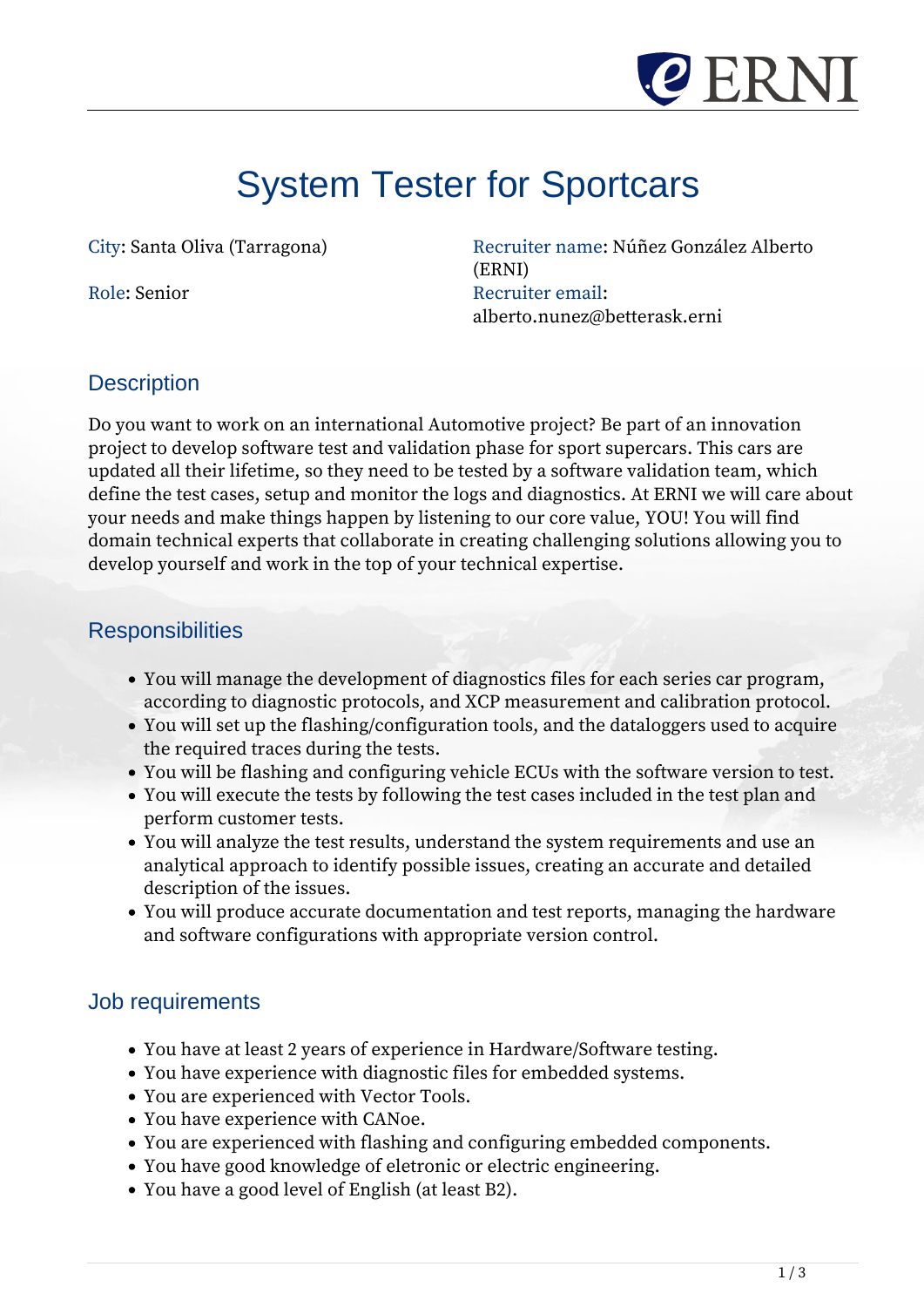## **Benefits**

*Paid and rewarded certifications: you will be able to learn new technologies to develop as a professional in the areas that interest you most (such as: Agile, DevOps, Cloud, QA, etc.) and be rewarded from 200€ to 1.400€ per certification, in addition to the paid exam.*

**CERN** 

- *High Value Training: after a year at ERNI, you will have the opportunity to enroll on +500€ Executive courses, Masters or Postgraduates. 80% of the total amount will be covered by the company.*
- *Hybrid working model: at ERNI we believe in the importance of building strong relationships with our colleagues. You can expect 5 to 6 days per month dedicated to team building and different events at the office.*
- *Home Office: you will receive an extra monthly compensation to cover your teleworking expenses, as well as any necessary equipment to be comfortable doing your job.*
- *Far Home Office: you can extend your holidays and work remotely from any European country or Spanish city up to 5 weeks per year.*
- *Flexible working shift\*: you will enjoy a Friday intensive shift and a self-managed flexible working hours.*
- *Permanent contract: there is always a project for you to keep working with us, you will always find a project that fits your expectations in our people allocation meetings.*
- *Challenging projects: ERNI is dedicated to be developing high-quality software in complex technical environments such as pharmaceutics, biotechnology, robotics and 4.0 industry. With us, you will have the chance to participate in a variety of technical challenging projects amongst passionate and skilled colleagues.*
- *Proximity and support: from the first day at ERNI, you will be guided by a Mentor and a People*
- *Development team that will make sure you have the right tools to develop and give you opportunities to grow in a project or to switch to a new one.*
- *Communication: you will find transparency, honesty, and open communication all over the organization through a breakfast with our MD and a monthly session to be updated on what's going on at ERNI.*
- *Promotions & Recognition: from the very first day, we offer you a way to learn and develop yourself in our company. All efforts are always recognized and appreciated by your colleagues and superiors which makes feel satisfied with your own achievements.*
- *Free languages courses: learn German and Spanish or improve your English skills with our external teachers in small groups once per week.*
- *Private medical insurance: we will offer you a private medical insurance for you and a 100% salary coverage on sickness leave.*
- *Flexible compensation: you will be able to dedicate part of your gross salary to different options such as transportation bonus, ticket restaurant, kindergarten bonus and to also to be able to add a family member into your own insurance plan.*
- *Gym Funding: ERNI bets on a healthy lifestyle, for that reason, we offer you special discounts on fitness facilities.*
- *Re-allocation funding: if you are coming from abroad, we will help to become a part of our company with a relocation package bonus from 1.000€ to 2.000€.*
- *Referral program: you will receive an extra bonus with our "Candidate's referral*